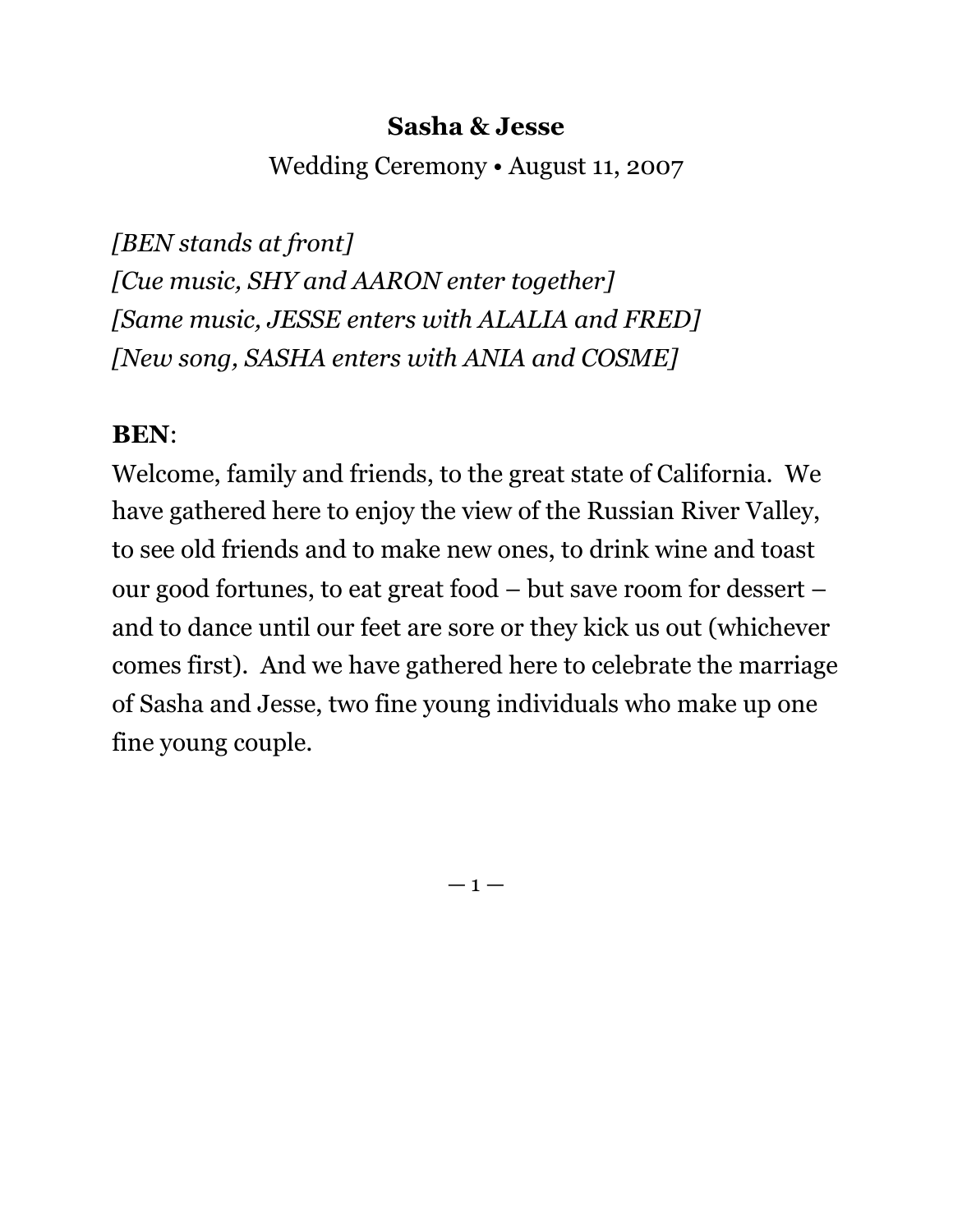**BEN (cont'd)**: Until recently, I, Bennett Cohen, had no particular expertise in conducting marriage ceremonies. But with the help of the Alameda County Recorder's Office, I have become a One-Time Deputy Marriage Commissioner, Without Compensation pursuant to California Family Code, Section 401 on this day, August 11, 2007. And that means I've got some marrying to do. Unfortunately, this job doesn't come with much of an instruction manual, so you'll have to forgive me if I borrow lines from my previous gig as Chairman of Ben & Jerry's.

Luckily, I don't have to do this alone. Up here, I am joined by maid-of-honor Shy and best man Aaron, who promise to help keep this thing moving along. And there in the first row are Sasha and Jesse's parental units, Ania, Cosme, Alalia and Fred. Sasha and Jesse are grateful to you for having walked them down the aisle today, and for always having been loving, caring, supportive... you know, good parents! And along with them, I'm counting on all of you who have come out here to California to help me get these kids hitched.

 $-2-$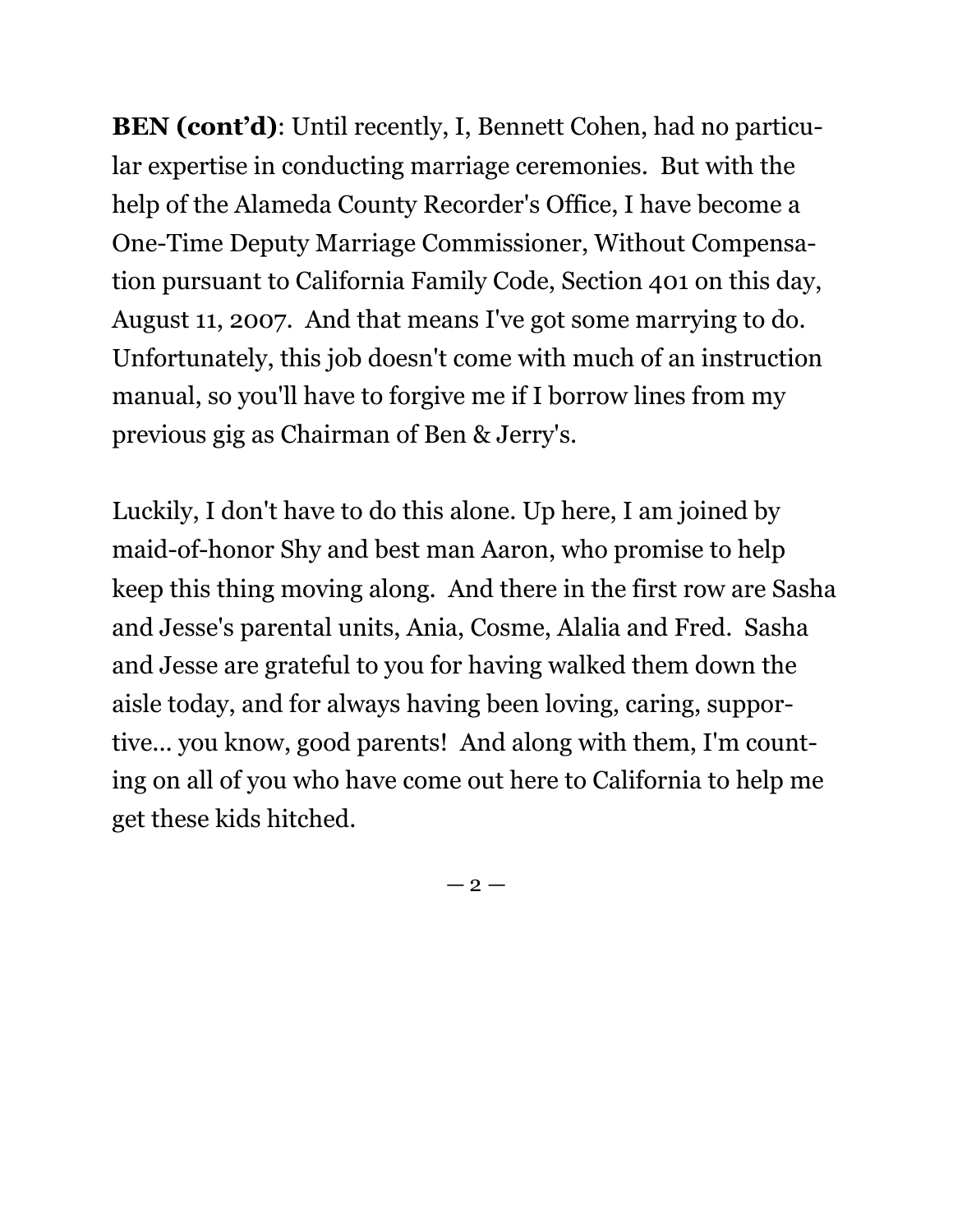**BEN (cont'd)**: So, let's get down to business. May I have a motion to get this wedding started?

**AARON**: Mr. One-Time Deputy Marriage Commissioner, let's get this show on the road.

**BEN**: Is there a second?

**SHY**: *[sung]* I second that emotion!

**BEN**: All those in favor say "aye."

**GUESTS**: Aye!

**BEN**: The motion is carried. On to the nuptials!

 $-3-$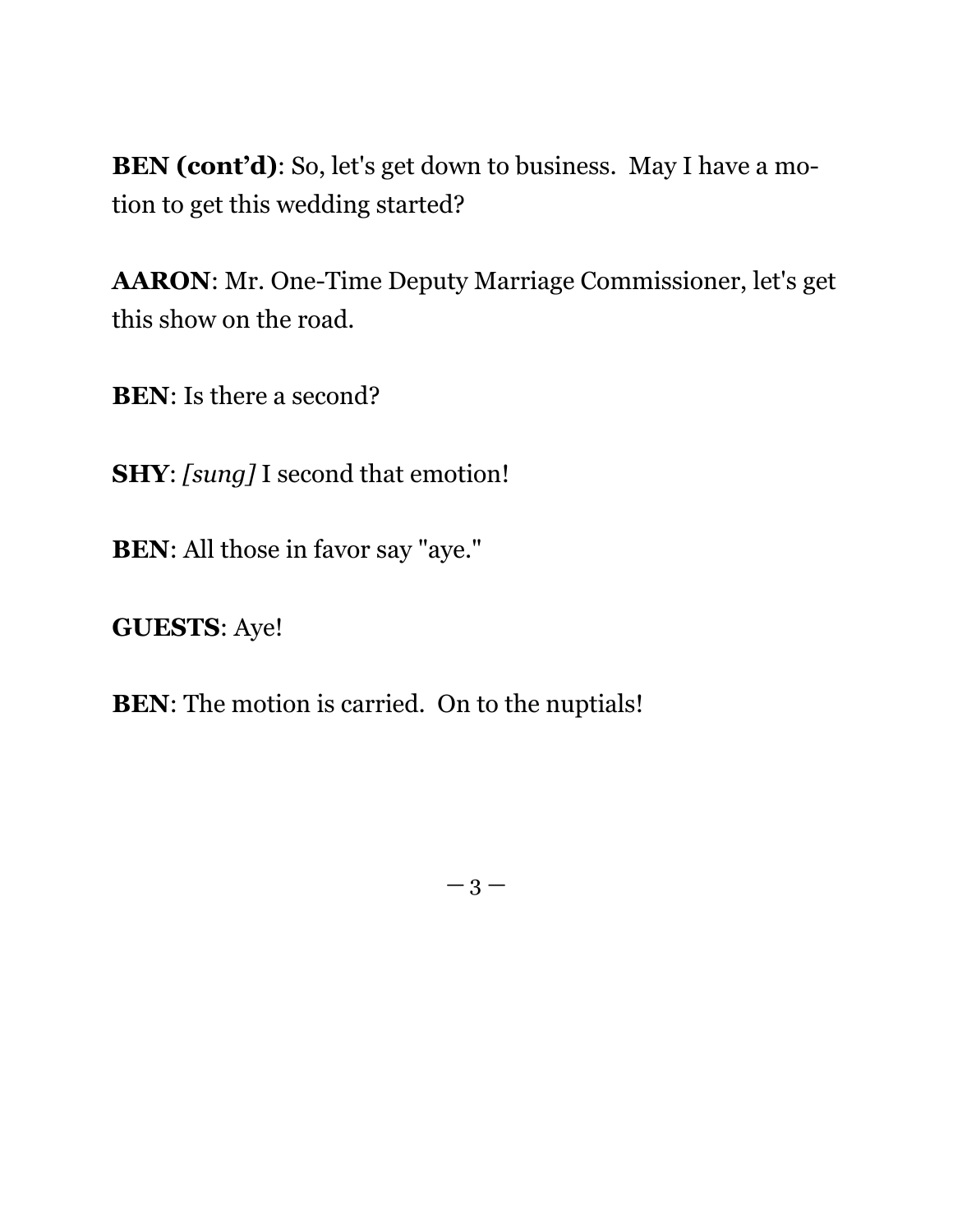**BEN (cont'd):** Now, Sasha and Jesse, you guys have known each other for quite a while, and I'm sure you've thought long and hard about your decision to get married today, but as your One-Time Deputy Marriage Commissioner, it is my duty to make you aware of the legal repercussions of what you are about to get yourselves into. So I would now like to open the floor to two great legal scholars. Holly Lincoln and Christophe Courchesne, both Massachusetts-educated attorneys, have a message for you from that state's highest legal authority.

# *[Christophe & Holly move to front]*

# **CHRISTOPHE**:

In the landmark 2003 case of *Goodridge v. Department of Public Health*, Chief Justice Margaret Marshall, writing for the majority, held that the Massachusetts constitution forbids the denial of the protections and benefits of civil marriage to couples on the basis of sexual orientation. In describing marriage, Marshall wrote:

 $-4-$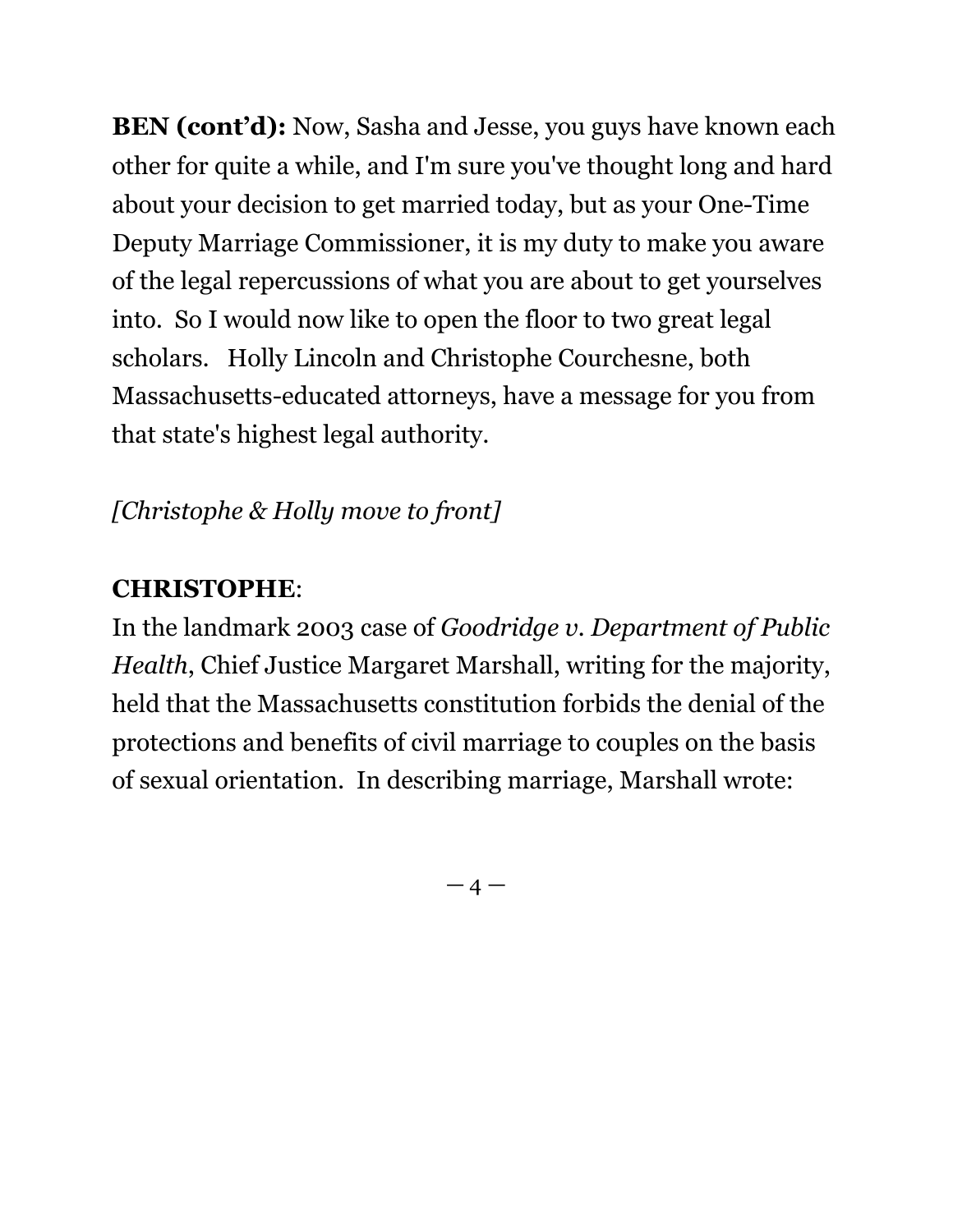# **HOLLY**:

Marriage is a vital social institution. The exclusive commitment of two individuals to each other nurtures love and mutual support. For those who choose to marry, marriage provides an abundance of legal, financial, and social benefits. It is for these reasons that civil marriage has long been termed a civil right.

### **CHRISTOPHE**:

Civil marriage is at once a deeply personal commitment to another human being and a highly public celebration of the ideals of mutuality, companionship, intimacy, fidelity, and family.

### **HOLLY**:

Because it fulfills yearnings for security, safe haven, and connection that express our common humanity, civil marriage is an esteemed institution, and the decision whether and whom to marry is among life's momentous acts of self-definition.

 $-5-$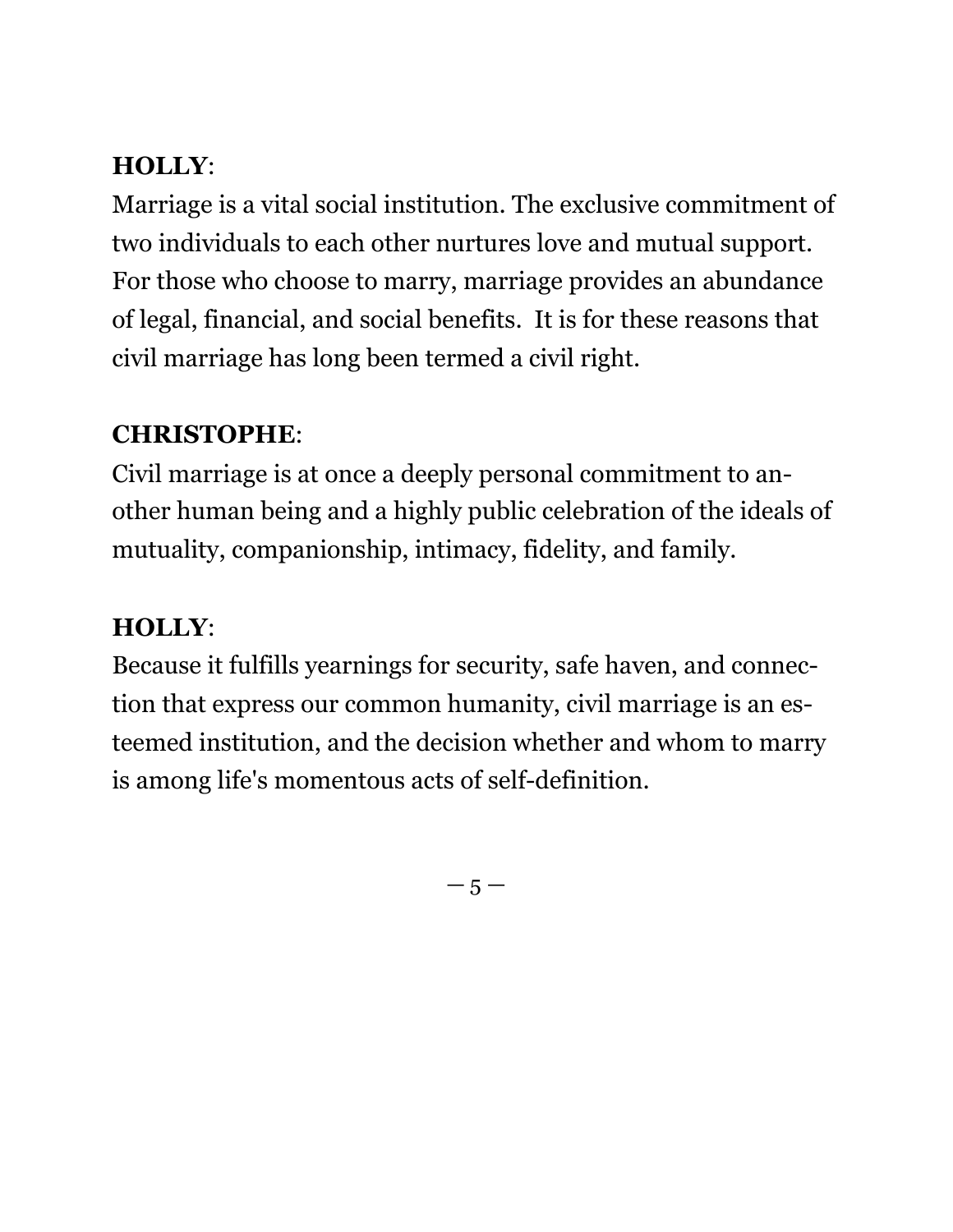#### **BEN**:

Thank you Holly, thank you Christophe. You know, Sasha & Jesse, that's some heavy stuff we just heard. But I think you're ready to make that leap from self-definition to couple-definition. From your first intellectual volleys in high school Zen Buddhism class, to your ongoing debate about vocal versus instrumental jazz, from your early escapades in Europe, to your latest adventures in Yosemite, you've shown each other to be perfect lifelong companions.

So if you've got the rings, let's get on to the vows!

*[rings presented]*

 $-6-$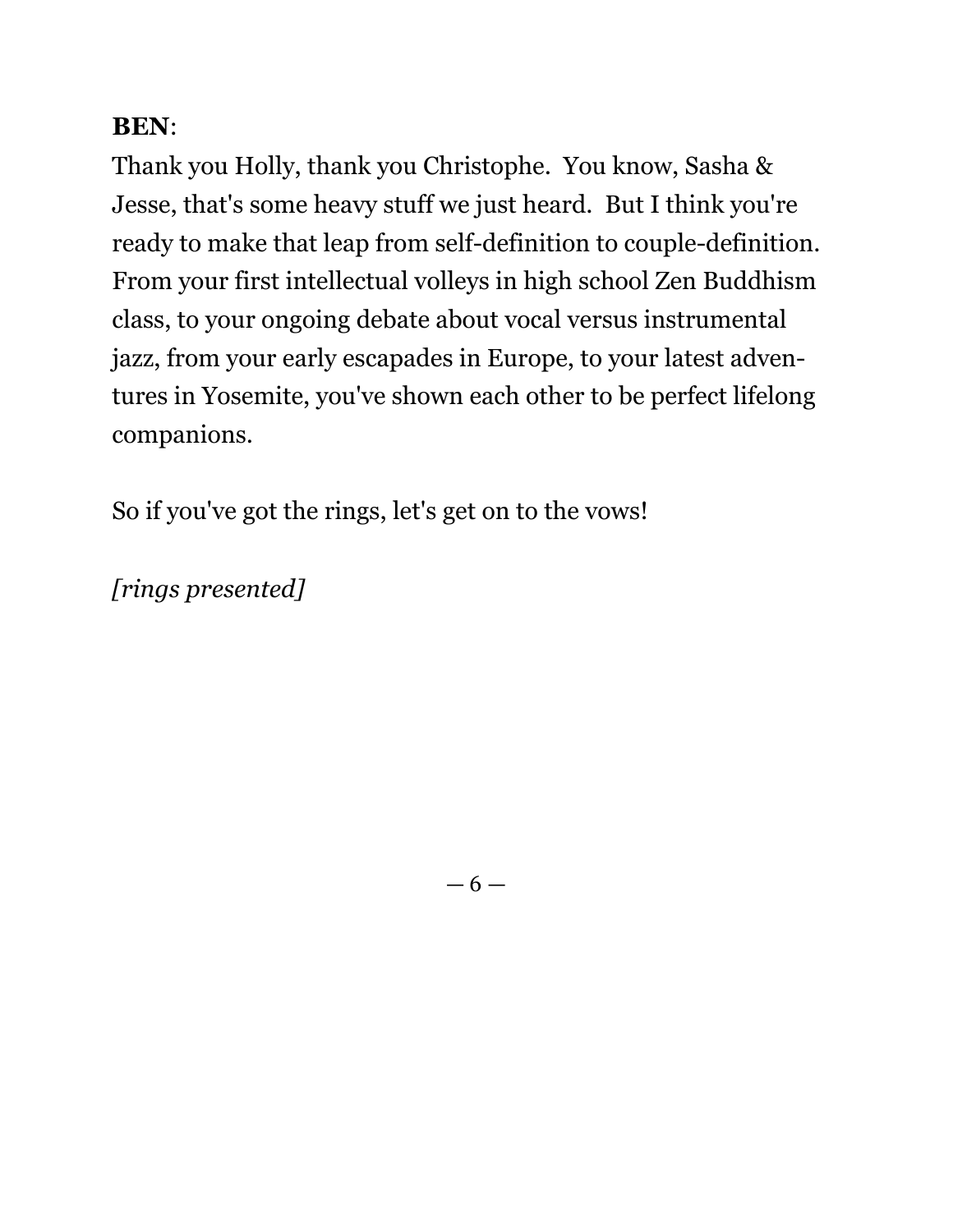### **BEN (cont'd)**: Sasha, here's what you've got to say.

# **SASHA** *[lines fed by BEN]*:

Jesse, I marry you today Because you think creatively, speak thoughtfully, and act boldly; Because you can make me laugh before breakfast; And because you love me as I am.

I promise to share in your failures and your successes, To cherish simple pleasures and take on big adventures, To let you grow out your beard at least once a year

 [but not your hair; that ship has sailed], And to love you with all my heart for all my life.

*[put on ring]*

 $-7 -$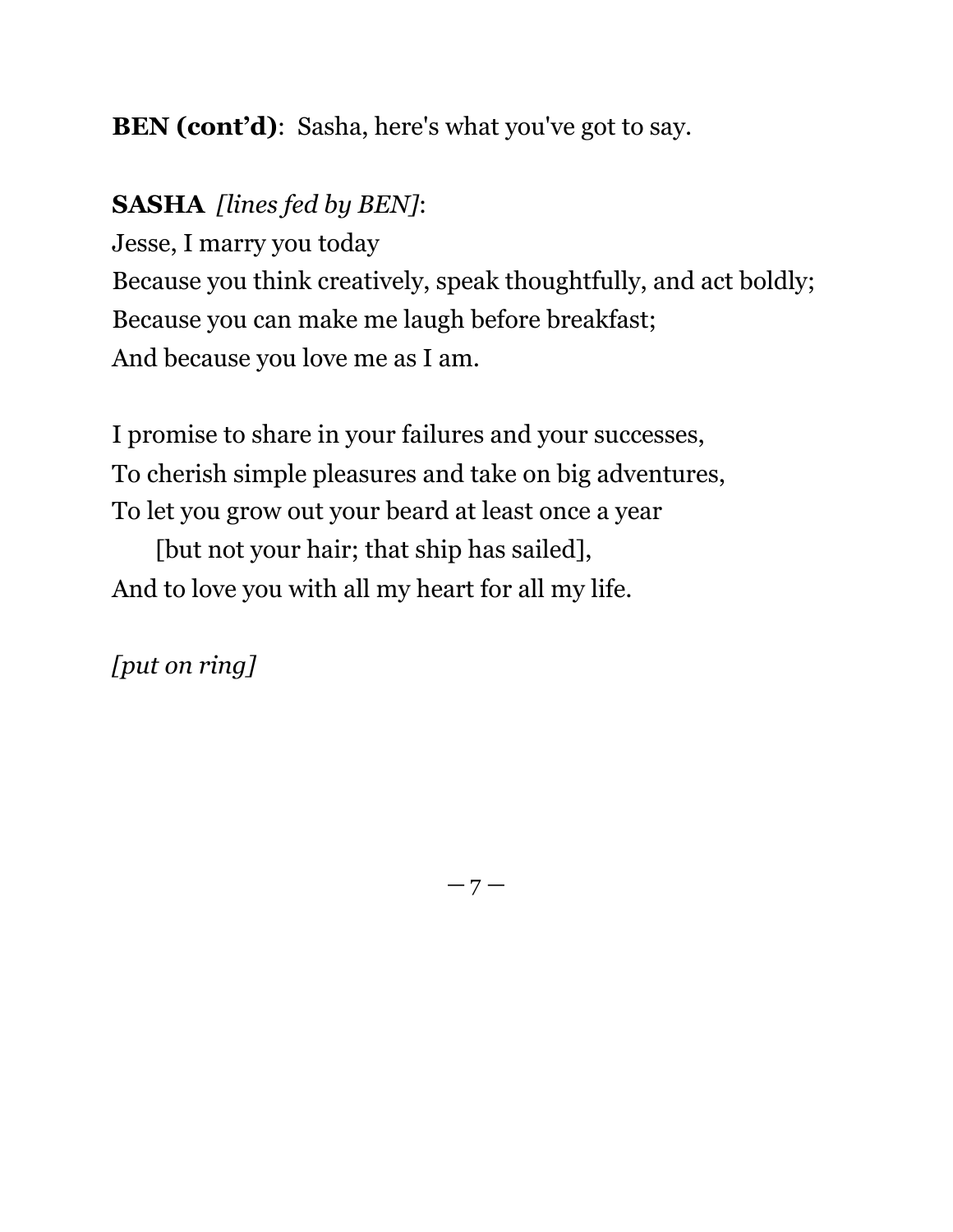### **BEN**: Jesse, here's what you've got to say.

### **JESSE** *[lines fed by BEN]*:

Sasha, I marry you today Because you think critically, speak confidently, and act justly; Because you show me the profound and the whimsical; And because you love me as I am.

I promise to share in your failures and your successes, To cherish simple pleasures and take on big adventures, To take you dancing, even though I have two left feet

 [two right feet; I mean left feet, left feet!], And to love you with all my heart for all my life.

*[put on ring]*

 $-8-$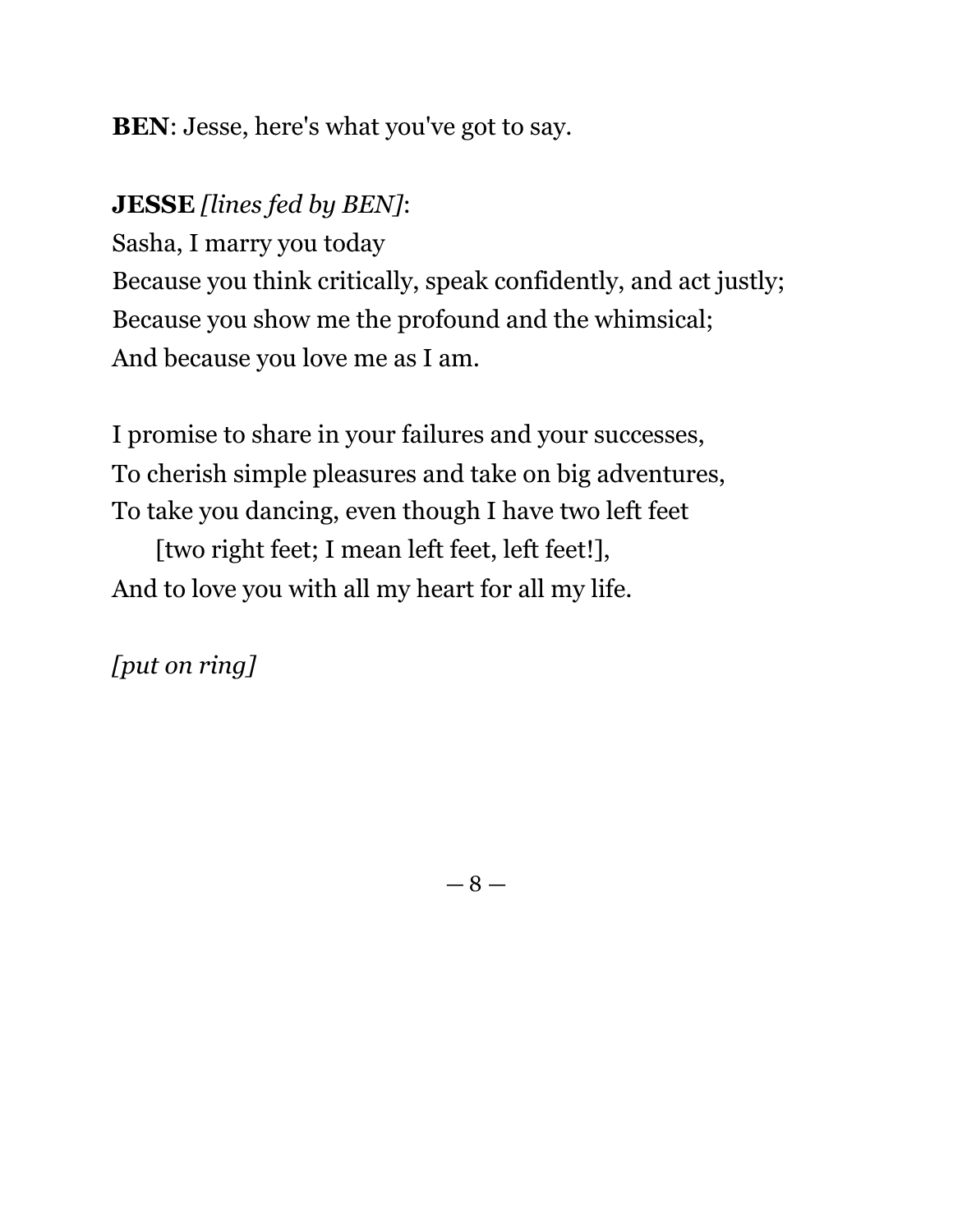**BEN:** Even an irreverent wedding ceremony should find a way to honor tradition. In a Russian Orthodox wedding, the couple drinks from the same cup of wine as a symbol that they will now share all their joys and sorrows in their long life together. Shy, you may be living in Ireland now, but you're still a Russian at heart. May I have the glass?

# *[SHY gives half-full wine glass to BEN]*

May this be the first of many glasses of wine shared in wedded bliss.

### *[SASHA & JESSE drink]*

Now, in the Jewish tradition, when you're done with the wine, you get to break the glass. This reminds you that by getting married you are committing a brave and irrevocable act. It's also just kind of fun. Hey Aaron, you played the Rabbi in *Fiddler on the Roof*. Can you prepare the vessel?

 $-9-$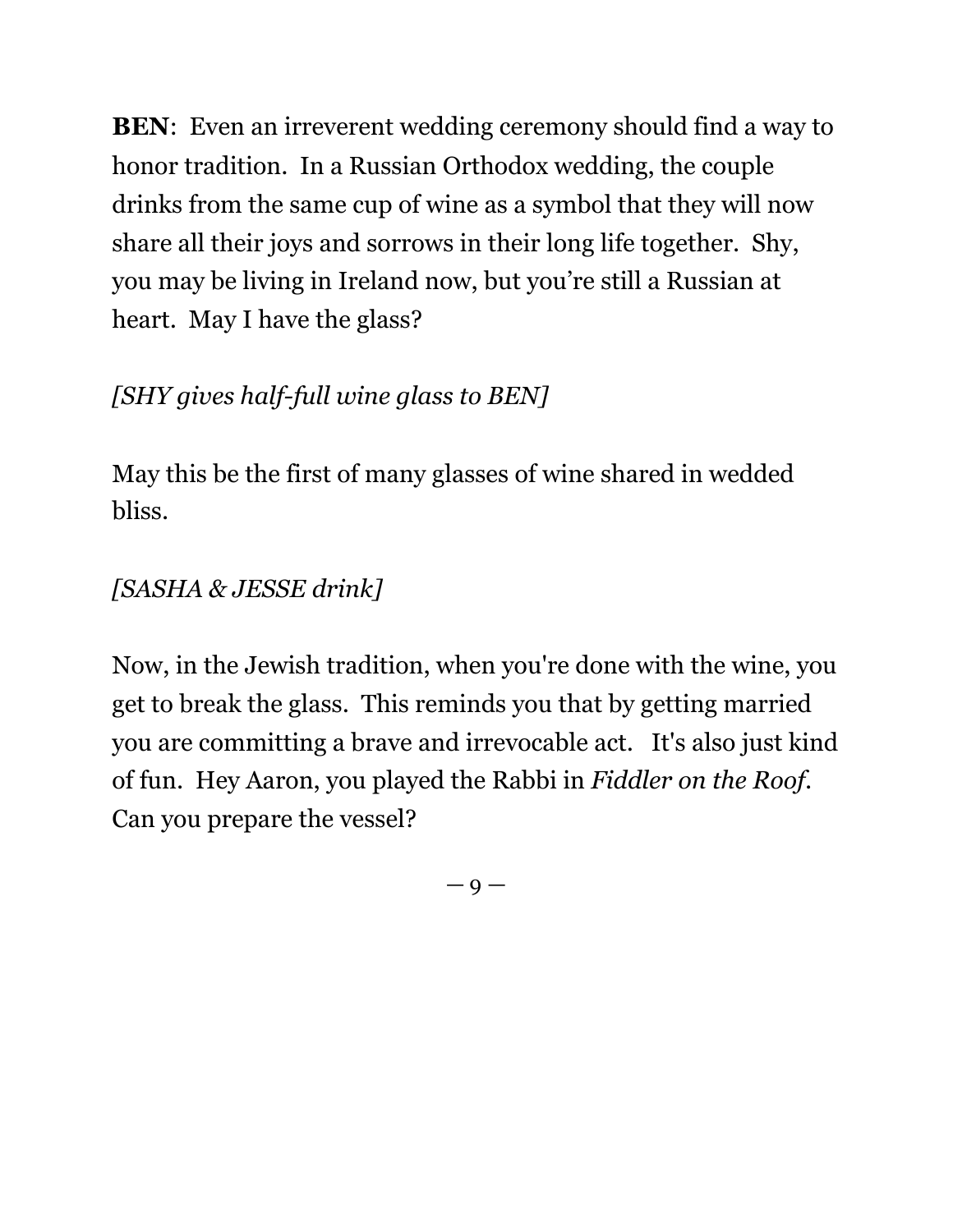# *[AARON puts wine glass in "sock"]*

**BEN (cont'd)**: But before you do any glass smashing, there's some advice I'd like to impart to you. First, though marriage is all about working together, don't lose your individuality. You'll be a happier couple if you each find your own spaces and pursue your own hobbies.

Second, though marriage is also about creating a new family, stay in touch with the folks in the front row. Don't give your mothers a reason to complain that "you nevah write, you nevah call..."

And finally, remember that music is good for your body and good for your soul. Keep music in your lives and you'll stay young for a long time to come.

So that's it! There's just one more thing I have to say to make this official: *[pause]*

 $-10-$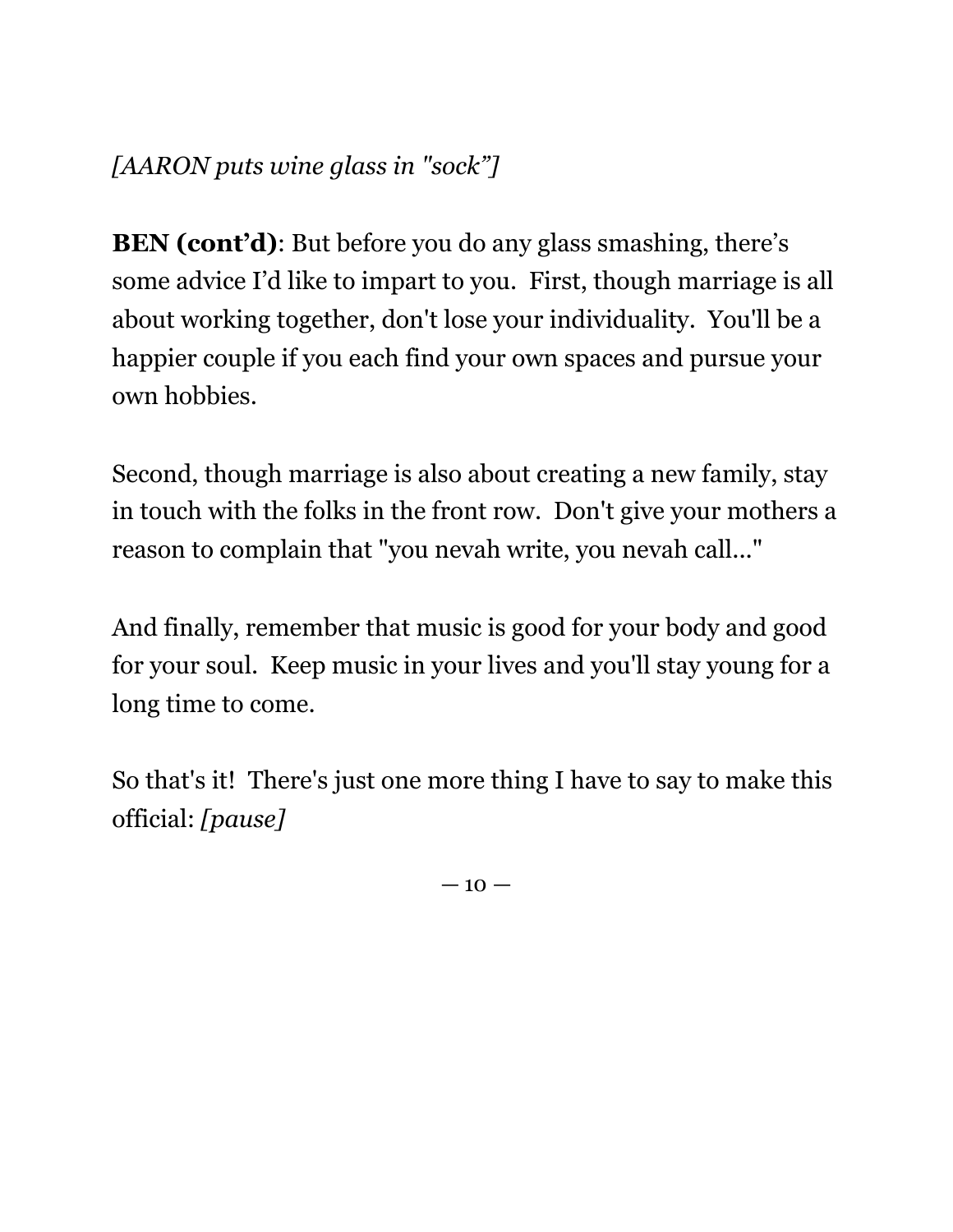**BEN (cont'd)**: By the power vested in me by the state of California, I now pronounce you wife and husband. You can break the glass and smooch it up!

# *[JESSE and SASHA stomp and kiss]*

Well, that completes the formal business of this gathering, but not the best business, which will take us through the rest of the night. Don't wander off right away, because we're going to take a group photo at the bottom of the stairs.

All right, may I have a motion to adjourn the formal gathering?

**SHY**: Mr. One-Time Deputy Marriage Commissioner, let's wrap it up.

**BEN**: Is there a second?

 $-11-$